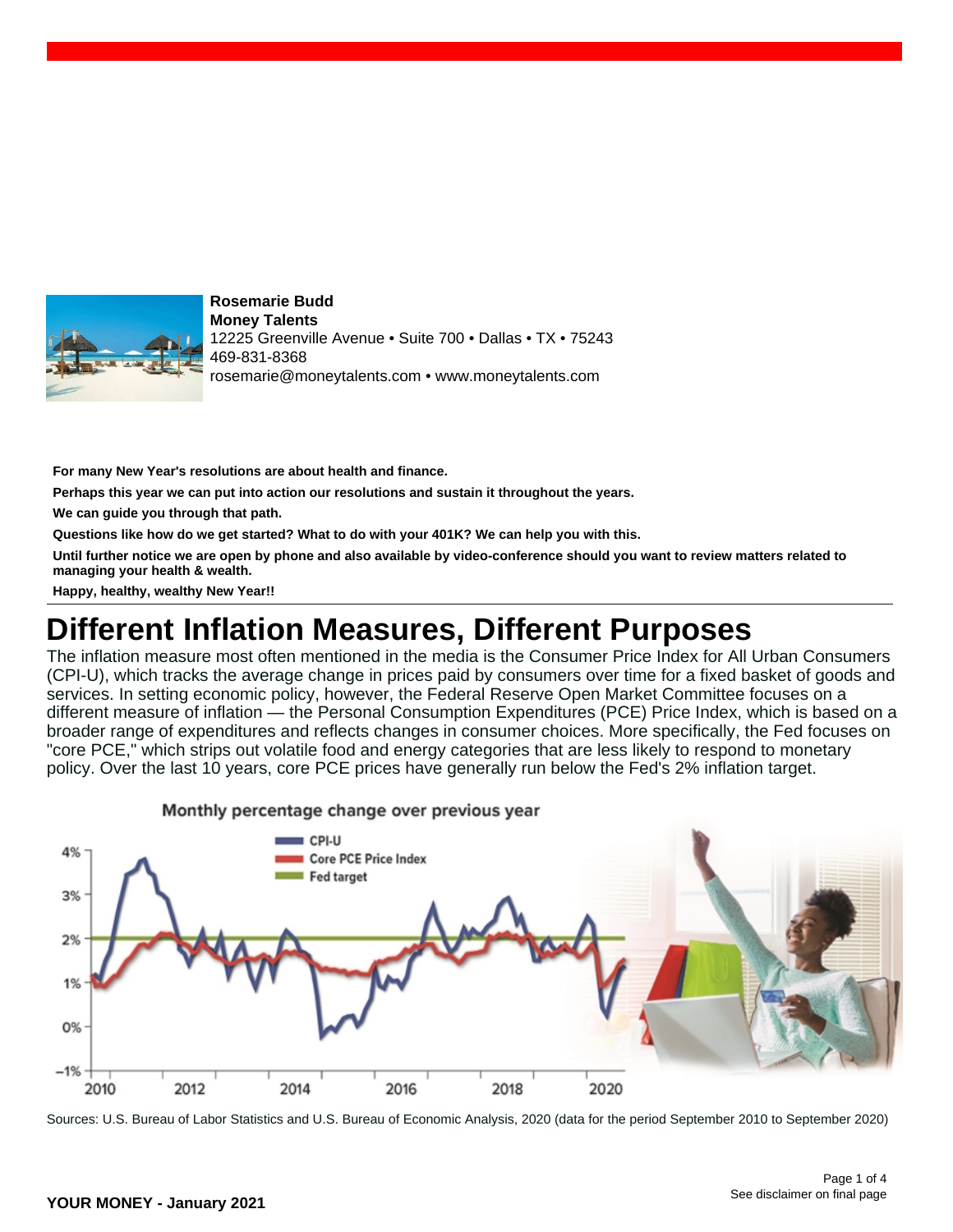# **Sequence Risk: Preparing to Retire in a Down Market**

"You can't time the market" is an old maxim, but you also might say, "You can't always time retirement."

Market losses on the front end of retirement could have an outsize effect on the income you receive from your portfolio by reducing the assets available to pursue growth when the market recovers. The risk of experiencing poor investment performance at the wrong time is called sequence risk or sequence-of-returns risk.

### **Dividing Your Portfolio**

One strategy that may help address sequence risk is to divide your retirement portfolio into three different "baskets" that could provide current income, regardless of market conditions, and growth potential to fund future income. Although this method differs from the well-known "4% rule," an annual income target around 4% of your original portfolio value might be a reasonable starting point, with adjustments based on changing needs, inflation, and market returns.

**Basket #1: Short term (1 to 3 years of income).** This basket holds stable liquid assets such as cash and cash alternatives that could provide income for one to three years. Having sufficient cash reserves might enable you to avoid selling growth-oriented investments during a down market.

**Basket #2: Mid term (5 or more years of income).**

This basket — equivalent to five or more years of your needed income — holds mostly fixed-income securities, such as intermediate- and longer-term bonds, that have moderate growth potential with low or moderate volatility. It might also include some lower-risk, income-producing equities.

The income from this basket can flow directly into Basket #1 to keep it replenished as the cash is used for living expenses. If necessary during a down market, some of the securities in this basket could be sold to replenish Basket #1.

**Basket #3: Long term (future income).** This basket is the growth engine of the portfolio and holds stocks and other investments that are typically more volatile but have higher long-term growth potential. Investment gains from Basket #3 can replenish both of the other baskets. In a typical 60/40 asset allocation, you might put 60% of your portfolio in this basket and 40% spread between the other two baskets. Your actual percentages will depend on your risk tolerance, time frame, and personal situation.

With the basket strategy, it's important to start shifting assets before you retire, at least by establishing a cash cushion in Basket #1. There is no guarantee that putting your nest egg in three baskets will be more successful in the long term than other methods of drawing down your retirement savings. But it may help you to better visualize your portfolio structure and feel more confident about your ability to fund retirement expenses during a volatile market.

All investments are subject to market fluctuation, risk, and loss of principal. Asset allocation does not guarantee a profit or protect against investment loss. The principal value of cash alternatives may be subject to market fluctuations, liquidity issues, and credit risk. Bonds redeemed prior to maturity may be worth more or less than their original cost. Investments seeking to achieve higher yields also involve higher risk.

### **Early Losses**

A significant market downturn during the first two years of retirement could make a big difference in the size of a portfolio after 10 years, compared with having the same downturn at the end of the 10-year period. Both scenarios are based on the same returns, but in reverse order.



Assumes a \$40,000 withdrawal in Year 1, with subsequent annual withdrawals increased by an inflation factor of 2%. This hypothetical example of mathematical principles is used for illustrative purposes only and does not represent the performance of any specific investment. Fees, expenses, and taxes are not considered and would reduce the performance shown if they were included. Actual results will vary.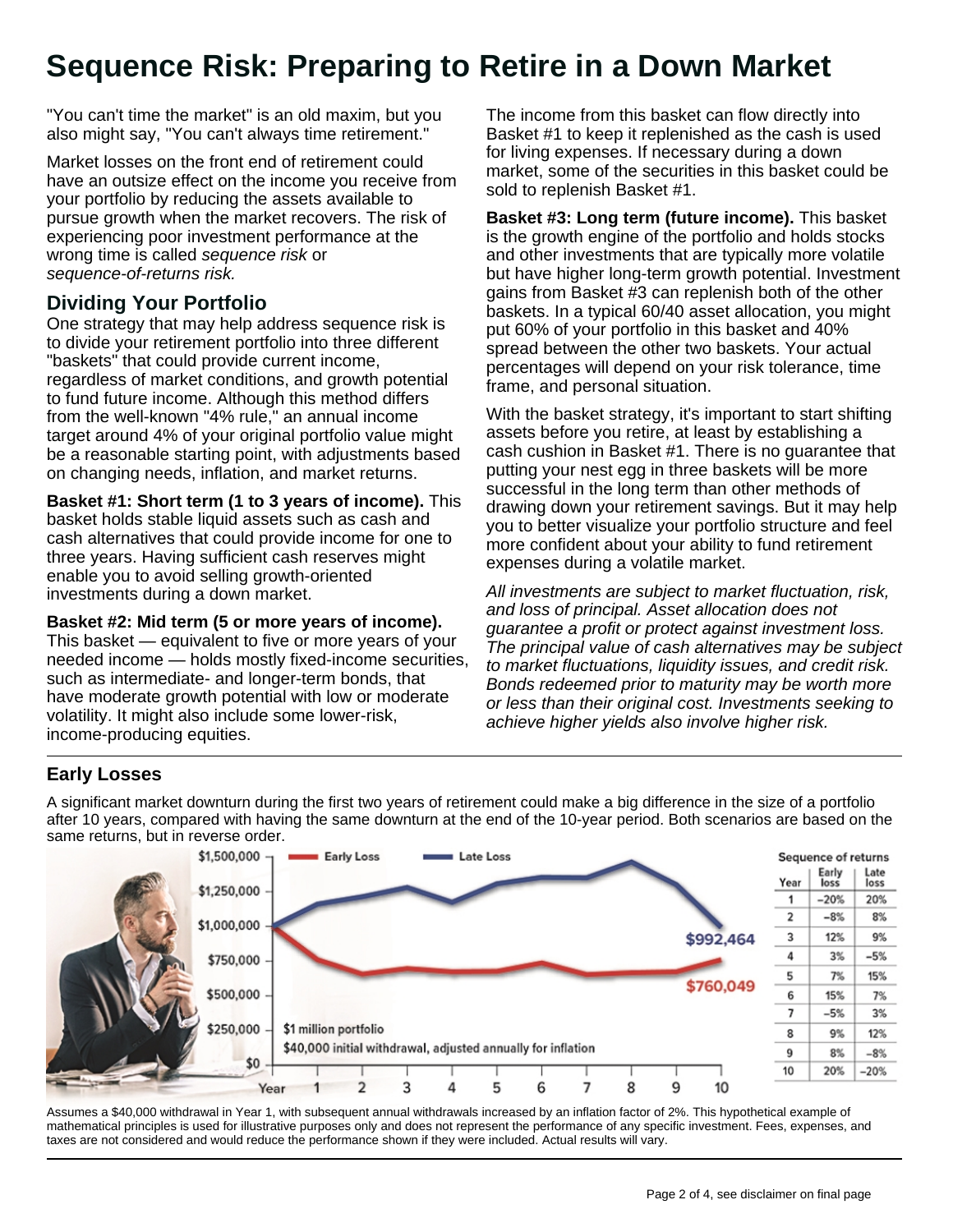# **Watch Out for These Financial Pitfalls in the New Year**

As people move through different stages of life, there are new financial opportunities and potential pitfalls around every corner. Here are common money mistakes to watch out for at every age.

### **Your 20s & 30s**

**Being financially illiterate.** By learning as much as you can about saving, budgeting, and investing now, you could benefit from it for the rest of your life.

**Not saving regularly.** Save a portion of every paycheck and then spend what's left over — not the other way around. You can earmark savings for short-, medium-, and long-term goals. A variety of mobile apps can help you track your savings progress.

**Living beyond your means.** This is the corollary of not saving. If you can't manage to stash away some savings each month and pay for most of your expenses out-of-pocket, then you need to rein in your lifestyle. Start by cutting your discretionary expenses, and then look at ways to reduce your fixed costs.

**Spending too much on housing.** Think twice about buying a house or condo that will stretch your budget to the max, even if a lender says you can afford it. Consider building in space for a possible dip in household income that could result from a job change or a leave from the workforce to care for children.

**Overlooking the cost of subscriptions and memberships.** Keep on top of services you are paying for (e.g., online streaming, cable, the gym, your smartphone bill, food delivery) and assess whether they still make sense on an annual basis.

**Not saving for retirement.** Perhaps saving for retirement wasn't on your radar in your 20s, but you shouldn't put it off in your 30s. Start now and you still have 30 years or more to save. Wait much longer and it can be hard to catch up. Start with whatever amount you can afford and add to it as you're able.

**Not protecting yourself with insurance.** Consider what would happen if you were unable to work and earn a paycheck. Life insurance and disability income insurance can help protect you and your family.

#### **Your 40s**

**Not keeping your job skills fresh.** Your job is your lifeline to income, employee benefits, and financial security. Look for opportunities to keep your skills up-to-date and stay abreast of new workplace developments and job search technologies.

**Spending to keep up with others.** Avoid spending money you don't have trying to keep up with your friends, family, neighbors, or colleagues. The only financial life you need to think about is your own.

**Funding college over retirement.** Don't prioritize saving for college over saving for retirement. If you have limited funds, consider setting aside a portion for college while earmarking the majority for retirement. Closer to college time, have a frank discussion with your child about college options and look for creative ways to help reduce college costs.

**Using your home equity like a bank.** The goal is to pay off your mortgage by the time you retire or close to it — a milestone that will be much harder to achieve if you keep moving the goal posts.

**Ignoring your health.** By taking steps now to improve your fitness level, diet, and overall health, not only will you feel better today but you may reduce your health-care costs in the future.

#### **The Weight of Too Much Debt**

Approximately 70% of workers with non-mortgage debt say their debt has impacted their ability to save for emergencies and retirement, with 40% saying their debt is a "minor" problem and 21% saying it is a "major" problem.



Source: Employee Benefit Research Institute, 2020

### **Your 50s & 60s**

**Co-signing loans for adult children.** Co-signing means you're 100% on the hook if your child can't pay — a less-than-ideal situation as you approach retirement.

**Raiding your retirement funds before retirement.** It goes without saying that dipping into your retirement funds will reduce your nest egg, a significant tradeoff for purchases that aren't true emergencies.

**Not knowing your sources of retirement income.** As you near retirement, you should know how much money you (and your partner, if applicable) can expect from three sources: your personal retirement accounts (e.g., 401(k) plans and IRAs); pension income from an employer; and Social Security at age 62, full retirement age, and age 70.

**Not having a will or advance medical directive.** No one likes to think about death or catastrophic injury, but these documents can help your loved ones immensely if something unexpected should happen to you.